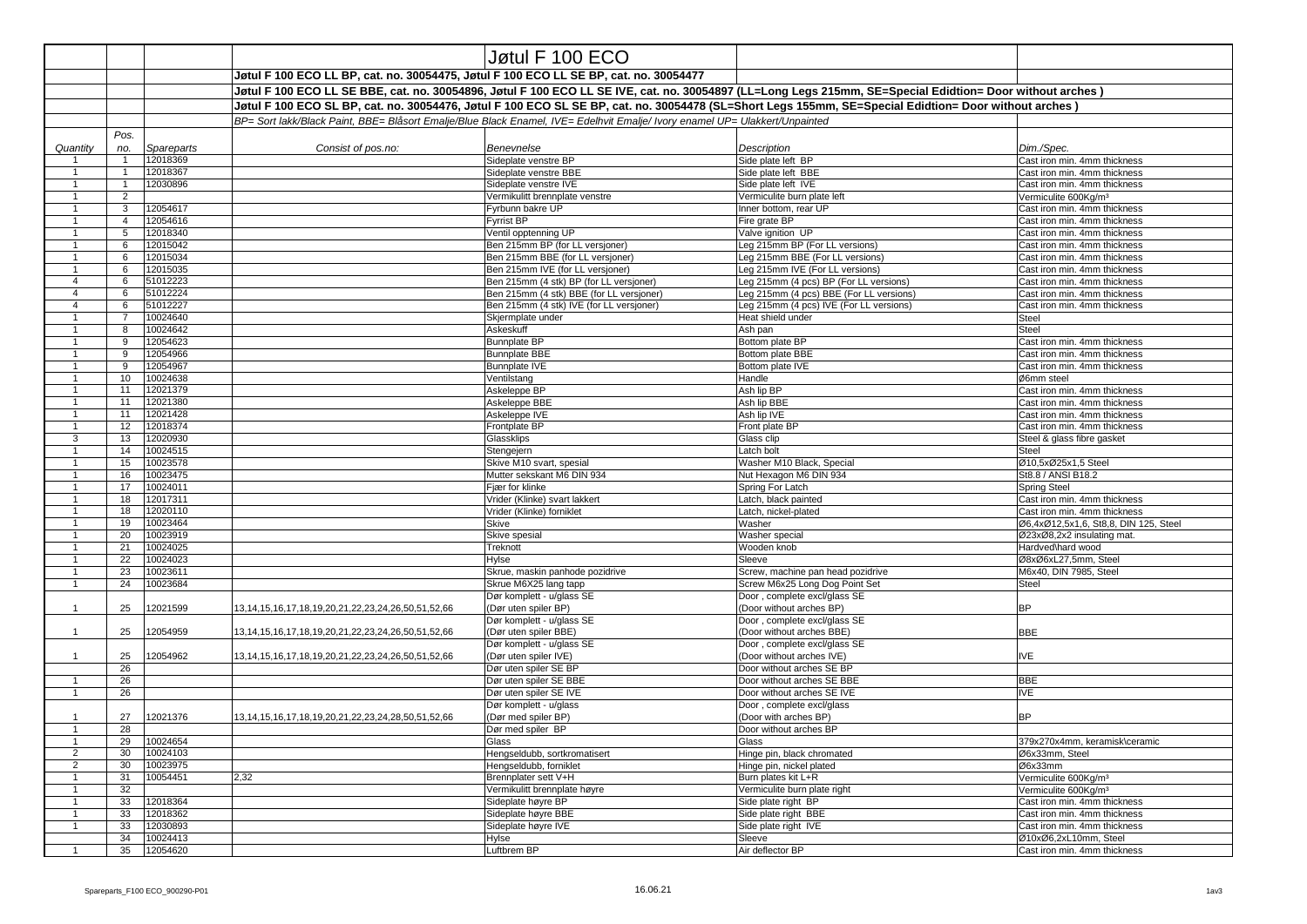|                |          |                      |                                                                                                                                                           | Jøtul F 100 ECO                                                                                                             |                                                                             |                                                              |  |
|----------------|----------|----------------------|-----------------------------------------------------------------------------------------------------------------------------------------------------------|-----------------------------------------------------------------------------------------------------------------------------|-----------------------------------------------------------------------------|--------------------------------------------------------------|--|
|                |          |                      |                                                                                                                                                           |                                                                                                                             |                                                                             |                                                              |  |
|                |          |                      | Jøtul F 100 ECO LL BP, cat. no. 30054475, Jøtul F 100 ECO LL SE BP, cat. no. 30054477                                                                     |                                                                                                                             |                                                                             |                                                              |  |
|                |          |                      | Jøtul F 100 ECO LL SE BBE, cat. no. 30054896, Jøtul F 100 ECO LL SE IVE, cat. no. 30054897 (LL=Long Legs 215mm, SE=Special Edidtion= Door without arches) |                                                                                                                             |                                                                             |                                                              |  |
|                |          |                      | Jøtul F 100 ECO SL BP, cat. no. 30054476, Jøtul F 100 ECO SL SE BP, cat. no. 30054478 (SL=Short Legs 155mm, SE=Special Edidtion= Door without arches)     |                                                                                                                             |                                                                             |                                                              |  |
|                |          |                      |                                                                                                                                                           | BP= Sort lakk/Black Paint, BBE= Blåsort Emalje/Blue Black Enamel, IVE= Edelhvit Emalje/ Ivory enamel UP= Ulakkert/Unpainted |                                                                             |                                                              |  |
|                | Pos.     |                      |                                                                                                                                                           |                                                                                                                             |                                                                             |                                                              |  |
| Quantity       | no.      | Spareparts           | Consist of pos.no:                                                                                                                                        | Benevnelse                                                                                                                  | Description                                                                 | Dim./Spec.                                                   |  |
|                | 36<br>37 | 12018338<br>12017438 |                                                                                                                                                           | Ventilplate UP<br>Ventilsleide BP                                                                                           | Valve plate UP<br>Valve BP                                                  | Cast iron min. 4mm thickness<br>Cast iron min. 4mm thickness |  |
|                | 38       | 10054452             |                                                                                                                                                           | Luftbegrenser                                                                                                               | Air restrictor                                                              | Steel                                                        |  |
|                | 39       | 12021582             | 39,44,55,61(2pcs)                                                                                                                                         | Topplate komplett BP                                                                                                        | Top plate complete BP                                                       | Cast iron min. 4mm thickness                                 |  |
|                | 39       | 12021583             | 39,44,55,61(2pcs)                                                                                                                                         | Topplate komplett BBE                                                                                                       | Top plate complete BBE                                                      | Cast iron min. 4mm thickness                                 |  |
|                | 39       | 12033806             | 39,44,55,61(2pcs)                                                                                                                                         | Topplate komplett IVE                                                                                                       | Top plate complete IVE                                                      | Cast iron min. 4mm thickness                                 |  |
|                | 40       | 12018816             |                                                                                                                                                           | Røykstuss innvendig Ø125 BP                                                                                                 | Smoke outlet, dripless Ø125 BP                                              | Cast iron min. 4mm thickness                                 |  |
|                | 40       | 12018813             |                                                                                                                                                           | Røykstuss innvendig Ø125 BBE                                                                                                | Smoke outlet, dripless Ø125 BBE                                             | Cast iron min. 4mm thickness                                 |  |
|                | 40       | 12049995             |                                                                                                                                                           | Røykstuss innvendig Ø125 IVE                                                                                                | Smoke outlet, dripless Ø125 IVE                                             | Cast iron min. 4mm thickness                                 |  |
|                | -41      | 12054621             |                                                                                                                                                           | Ledeplate UP                                                                                                                | <b>Exhaust deflector UP</b>                                                 | Cast iron min. 4mm thickness                                 |  |
|                | 42       | 12018331             |                                                                                                                                                           | <b>Hvelv UP</b>                                                                                                             | <b>Baffle UP</b>                                                            | Cast iron min. 4mm thickness                                 |  |
|                | 43<br>44 | 12031154<br>12018811 |                                                                                                                                                           | <b>Bakplate BP</b><br>Røykhullsdeksel BP                                                                                    | Rear plate BP<br>Smoke outlet cover BP                                      | Cast iron min. 4mm thickness<br>Cast iron min. 4mm thickness |  |
|                | 44       | 12018807             |                                                                                                                                                           | Røykhullsdeksel BBE                                                                                                         | Smoke outlet cover BBE                                                      | Cast iron min. 4mm thickness                                 |  |
|                | 44       | 12018808             |                                                                                                                                                           | Røykhullsdeksel IVE                                                                                                         | Smoke outlet cover IVE                                                      | Cast iron min. 4mm thickness                                 |  |
| 2              | 45       | 12018394             |                                                                                                                                                           | Deksel sekundærluft UP                                                                                                      | Cover for air manifold UP                                                   | Cast iron min. 4mm thickness                                 |  |
|                | 46       | 10024639             |                                                                                                                                                           | Skjermplate bak, svart                                                                                                      | Heat shield rear, black                                                     | Steel                                                        |  |
|                | 46       | 10050009             |                                                                                                                                                           | Skjermplate bak, ubeh alu zn                                                                                                | Heat shield rear, untreated alu zn                                          | 0,9mm Alu zn belagt stål\coated steel                        |  |
|                | 47       | 12015095             |                                                                                                                                                           | Ben 155mm BP (for SL versjoner)                                                                                             | Leg 155mm BP (For SL versions)                                              | Cast iron min. 4mm thickness                                 |  |
|                | 47       | 12015093             |                                                                                                                                                           | Ben 155mm BBE (for SL versjoner)                                                                                            | Leg 155mm BBE (For SL versions)                                             | Cast iron min. 4mm thickness                                 |  |
|                | 47       | 12028848             |                                                                                                                                                           | Ben 155mm IVE (for SL versjoner)                                                                                            | Leg 155mm IVE (For SL versions)                                             | Cast iron min. 4mm thickness                                 |  |
|                | 47       | 51012177             |                                                                                                                                                           | Ben 155mm (4 stk) BP (for SL versjoner)                                                                                     | Leg 155mm (4 pcs) BP (For SL versions)                                      | Cast iron min. 4mm thickness                                 |  |
|                | 47       | 51012178             |                                                                                                                                                           | Ben 155mm (4 stk) BBE (for SL versjoner)                                                                                    | Leg 155mm (4 pcs) BBE (For SL versions)                                     | Cast iron min. 4mm thickness                                 |  |
|                | 47<br>48 | 51012179<br>10026011 |                                                                                                                                                           | Ben 155mm (4 stk) IVE (for SL versjoner)<br>Løst håndtak flatt                                                              | Leg 155mm (4 pcs) IVE (For SL versions)<br>Loose handle flat                | Cast iron min. 4mm thickness<br>2mm steel                    |  |
|                |          |                      |                                                                                                                                                           |                                                                                                                             |                                                                             | V-125x30 mm graph W/A                                        |  |
|                | 49       |                      | 50027204 (5m)                                                                                                                                             | Pakning (til bakplate)                                                                                                      | Gasket (for rear plate)                                                     | (4 <sub>DCS</sub> )                                          |  |
|                |          |                      |                                                                                                                                                           |                                                                                                                             |                                                                             | V-125x15 mm graph W/A                                        |  |
| $\overline{2}$ | 50<br>51 |                      | 50027204 (5m)<br>50027205 (5m)                                                                                                                            | Pakning under glass                                                                                                         | Gasket under glass<br>Gasket for glass                                      | (2 <sub>pc</sub> s)<br>LD-250-2 graph Ø6,4x1300mm            |  |
|                | 52       |                      | 50027203 (5m)                                                                                                                                             | Pakning til glass<br>Pakning mellom dør og front                                                                            | Gasket Between door and front                                               | LD 375-2 Ø9,5x1620mm                                         |  |
|                | 53       |                      | 50027205 (5m)                                                                                                                                             | Pakning underside av ventilplate                                                                                            | Gasket for valve plate                                                      | LD-250-2 graph Ø6,4x835mm                                    |  |
|                | 54       |                      | 50027201 (5m)                                                                                                                                             | Pakning mellom røykstuss og røykrør                                                                                         | Gasket between smoke outlet and flue                                        | LD-187 graph Ø4,8x500mm                                      |  |
|                | 55       |                      | 50027203 (5m)                                                                                                                                             | Pakning for topp-plate                                                                                                      | Gasket for top plate                                                        | LD 375-2 Ø9,5x1620mm                                         |  |
|                |          |                      |                                                                                                                                                           | Pakning mellom bakplate og                                                                                                  | Gasket between rear plate and                                               | LD-250-2 graph Ø6,4x750mm                                    |  |
| $\overline{2}$ | 56       |                      | 50027205 (5m)                                                                                                                                             | deksel sekundærluft                                                                                                         | cover for air manifold                                                      | (2 <sub>pcs</sub> )                                          |  |
| 3              | 57       | 10023780             |                                                                                                                                                           | Skive M6 Ø6,4xØ18x1.6 DIN 9021                                                                                              | Washer M6 Ø6.4xØ18x1.6 DIN 9021                                             | St8.8 / ANSI B18.2                                           |  |
|                | 58       | 10023559             |                                                                                                                                                           | Skive M8 Ø8,4xØ20x1.5 DIN 522                                                                                               | Washer M8 Ø8.4xØ20x1.5 DIN 522                                              | St8.8 / ANSI B18.2                                           |  |
|                | 59<br>60 | 10024339<br>10023576 |                                                                                                                                                           | Skive Ø6.2x12x1.8 Messing<br>Skrue Gjengestift med Hul ende M6x25 DIN 916                                                   | Washer Ø6.2x12x1.8 Brass<br>Screw Socket Set with Cup point M6x25 S DIN 916 | Brass<br>Steel, black                                        |  |
| 6              | 61       | 10023545             |                                                                                                                                                           | Skrue sekskant med flens M6x12 DIN 6921                                                                                     | Screw Hex Cap Flange M6x12 DIN 6921                                         | St8.8 / ANSI B18.2                                           |  |
| 15             | 62       | 10023541             |                                                                                                                                                           | Skrue sekskant med flens M6x16 DIN 6921                                                                                     | Screw Hex Cap Flange M6x16 DIN 6921                                         | St8.8 / ANSI B18.2                                           |  |
| $\mathbf{2}$   | 63       | 10023540             |                                                                                                                                                           | Skrue sekskant med flens M6x20 DIN 6921                                                                                     | Screw Hex Cap Flange M6x20 DIN 6921                                         | St8.8 / ANSI B18.2                                           |  |
|                | 64       | 10023536             |                                                                                                                                                           | Skrue sekskant med flens M6x25 DIN 6921                                                                                     | Screw Hex Cap Flange M6x25 DIN 6921                                         | St8.8 / ANSI B18.2                                           |  |
| 3              | 65       | 10023574             |                                                                                                                                                           | Skrue sekskant med flens M6x40 DIN 6921                                                                                     | Screw Hex Cap Flange M6x40 DIN 6921                                         | St8.8 / ANSI B18.2                                           |  |
| 3              | 66       | 10023561             |                                                                                                                                                           | Skrue sylinderh. innv. sekskant lavh. M6x8 DIN 7984                                                                         | Screw cylinder head int.hex. low head M6x16 DIN 7984                        | St8.8 / ANSI B18.2, black                                    |  |
| $\overline{2}$ | 67       | 10048871             |                                                                                                                                                           | Skrue sekskant M6x16 selvgjengende DIN 7500D                                                                                | Screw hex cap M6x16 selfthread DIN 7500D                                    | Steel, ELZn                                                  |  |
| 3              | 68       | 10023666             |                                                                                                                                                           | Mutter sekskant med flens M6 DIN 6923                                                                                       | Nut Hexagon Cap Flange M6 DIN 6923                                          | St8.8 / ANSI B18.2                                           |  |
| 3              | 69       | 10023998             |                                                                                                                                                           | Hylse                                                                                                                       | Sleeve                                                                      | Ø10xØ6,2xL15mm, Steel                                        |  |
|                |          |                      | Smoke Outlet For UK, Ø125mm dripless                                                                                                                      |                                                                                                                             |                                                                             |                                                              |  |
|                | 70       | 51012033             | 70,61(2pcs),62(2pcs)                                                                                                                                      | Røykstuss innvendig Ø125 BP (for UK)                                                                                        | Smoke outlet, dripless Ø125 BP (for UK)                                     | Cast iron min. 4mm thickness                                 |  |
|                | 70       | 51012034             | 70,61(2pcs),62(2pcs)                                                                                                                                      | Røykstuss innvendig Ø125 BBE (for UK)                                                                                       | Smoke outlet, dripless Ø125 BBE (for UK)                                    | Cast iron min. 4mm thickness                                 |  |
|                |          |                      |                                                                                                                                                           |                                                                                                                             |                                                                             |                                                              |  |
|                |          |                      | Smoke Outlet, Ø150mm dripless                                                                                                                             |                                                                                                                             |                                                                             |                                                              |  |
|                | 71       | 12021463             |                                                                                                                                                           | Røykstuss innvendig Ø150 BP                                                                                                 | Smoke outlet, dripless Ø150 BP                                              | Cast iron min. 4mm thickness                                 |  |
|                |          |                      |                                                                                                                                                           |                                                                                                                             |                                                                             |                                                              |  |
|                |          |                      | Smoke Outlet, Ø125mm non dripless                                                                                                                         |                                                                                                                             |                                                                             |                                                              |  |